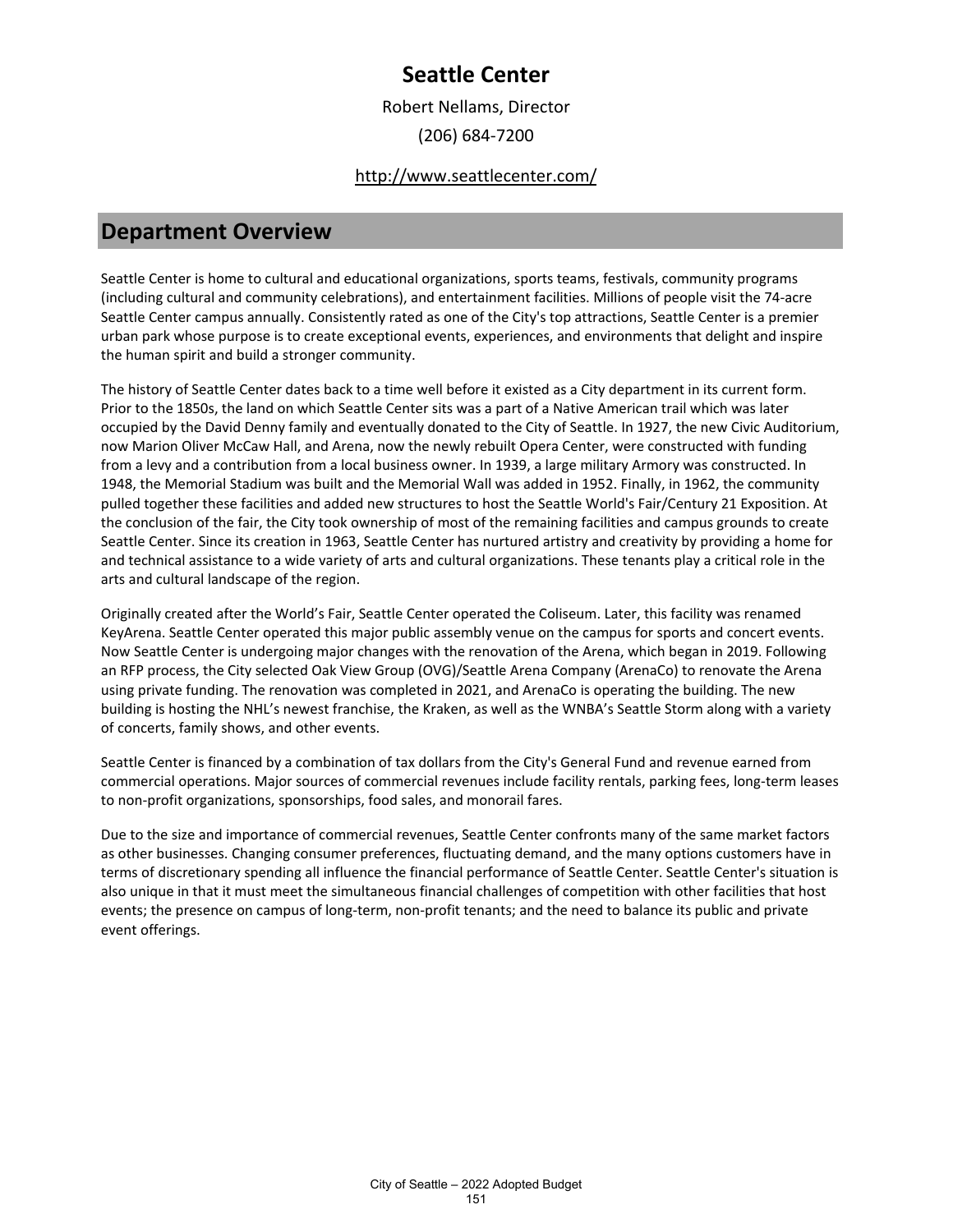| <b>Budget Snapshot</b>       |                             |                |            |            |
|------------------------------|-----------------------------|----------------|------------|------------|
|                              |                             | 2020           | 2021       | 2022       |
|                              |                             | <b>Actuals</b> | Adopted    | Adopted    |
| <b>Department Support</b>    |                             |                |            |            |
| <b>General Fund Support</b>  |                             | 20,739,590     | 16,829,324 | 15,991,015 |
| Other Funding - Operating    |                             | 13,546,878     | 18,588,941 | 23,435,568 |
|                              | <b>Total Operations</b>     | 34,286,468     | 35,418,265 | 39,426,582 |
| <b>Capital Support</b>       |                             |                |            |            |
| <b>General Fund Support</b>  |                             | 71,583         |            |            |
| Other Funding - Capital      |                             | 11,827,037     | 7,381,268  | 12,650,973 |
|                              | <b>Total Capital</b>        | 11,898,620     | 7,381,268  | 12,650,973 |
|                              | <b>Total Appropriations</b> | 46,185,088     | 42,799,533 | 52,077,555 |
| Full-Time Equivalents Total* |                             | 225.23         | 216.43     | 215.43     |

*\* FTE totals are provided for informational purposes only. Changes in FTEs resulting from City Council or Human Resources Director actions outside of the budget process may not be detailed here*

### **Budget Overview**

As the rollout of the COVID-19 vaccine eases public health restrictions on gatherings and events, Seattle Center anticipates a gradual return to normal operations starting in 2022. This anticipation is boosted by the opening of the Climate Pledge Arena in October 2021. Some of Seattle Center's largest revenue sources are events and parking and with headlining concerts and long-awaited Kraken hockey games at the Arena, Seattle Center's revenues are expected to increase.

Despite this, Seattle Center is still dealing with the long-term financial impacts of the pandemic. Seattle Center has not held a major event for over a year and a half, and they have granted rent-relief to their tenants for most of 2020 and 2021. The 2021 Adopted Budget had included legislation that increased Seattle Center's interfund loan from \$5 million to \$18 million and extended the repayment period from 2026 to 2033.

Even with the on-going reductions identified in the 2021 Adopted Budget and the increase in the interfund loan, the impacts of the pandemic on the department's ability to generate revenue was greater than anticipated. Seattle Center would have needed to identify additional cuts in 2022 to remain within the current loan requirements. These cuts would have had drastic impacts on the staffing, programming, and maintenance of the facility. To avoid layoff situations and further adverse reductions on revenue-generating programming, the 2022 Adopted Budget includes \$1.2 million in General Fund support. This one-time support also allows Seattle Center to pay off their interfund loan by 2033.

In anticipation of the resumption of events, the 2022 Adopted Budget also restores 2021 reductions to the McCaw Hall fund baseline budget. The City, Seattle Opera, and the Pacific Northwest Ballet's contributions to the McCaw Hall Capital Reserve Fund will also resume in 2022 after it was temporarily paused in 2021 because of the financial strains caused by the pandemic.

Lastly, Seattle Center's 2022 Capital Improvement Program (CIP) includes replacing windows in the Armory, adding fog jets to the International Fountain, addressing mechanical systems leaks in buildings across the campus, upgrading pedestrian lighting along Thomas Street, and replacing the Fisher Pavilion roof. Seattle Center also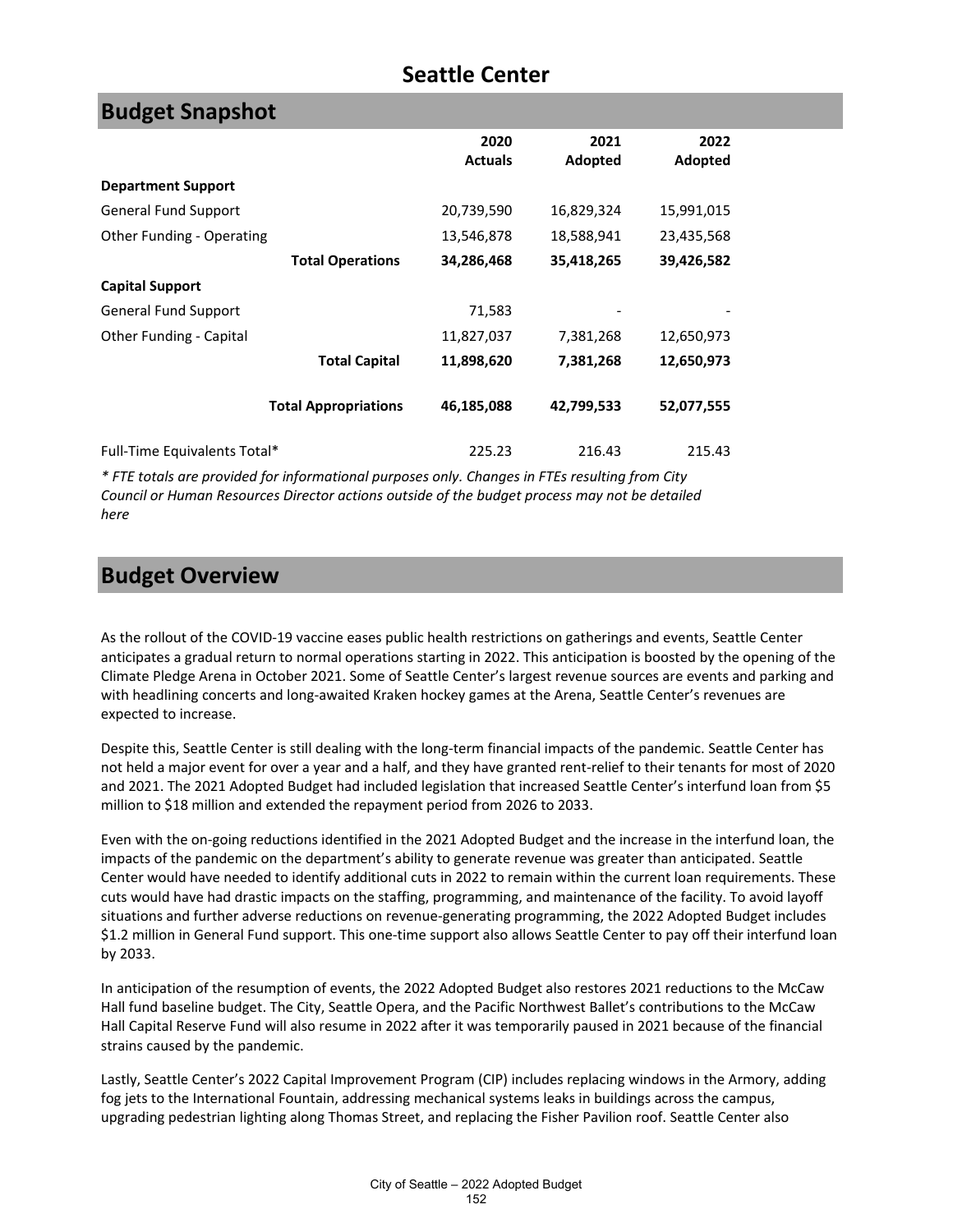received additional Real Estate Excise Tax (REET) funding which will be used to renovate the first floor Armory restrooms to better meet ADA guidelines and expand capacity of the women's restroom. For more details on Seattle Center's capital projects, see the 2022-2027 Adopted CIP Overview.

### **City Council Changes to the Proposed Budget**

The Council made no changes to the 2022 Proposed Budget.

| <b>Incremental Budget Changes</b>                                        |                |            |
|--------------------------------------------------------------------------|----------------|------------|
| <b>Seattle Center</b>                                                    |                |            |
|                                                                          | <b>Dollars</b> | <b>FTE</b> |
| 2022 Beginning Budget                                                    | 42,511,081     | 216.43     |
| <b>Baseline</b>                                                          |                |            |
| Citywide Adjustments for Standard Cost Changes                           | 400,271        |            |
| <b>Baseline Adjustments for Personnel Costs</b>                          | 144,107        |            |
| One-time Operating Fund Swap Reversal                                    |                |            |
| Adjustment of Use of/Contribution to Fund Balance for Baseline           |                |            |
| <b>Proposed Operating</b>                                                |                |            |
| <b>Restoration of McCaw COVID Reductions</b>                             | 2,121,460      |            |
| Resumption of McCaw Hall Capital Reserve Contributions                   | 281,000        |            |
| Campus Signage Package Debt Service                                      | 864,088        |            |
| Transfer On-Loan Position to Seattle Center                              | 197,392        | 1.00       |
| <b>Unfunded Position Abrogations</b>                                     |                | (2.00)     |
| <b>Proposed Capital</b>                                                  |                |            |
| Resumption of McCaw Capital Reserve Funds Appropriation                  |                |            |
| Update Fund 30010 (REET) 2022-2027 Project Budgets                       | 4,380,171      |            |
| CEN/OSE Capital Coordination - Energy Efficiency for Municipal Buildings | 77,986         |            |
| Armory Restroom Renovation                                               | 1,100,000      |            |
| Armory Generator                                                         |                |            |
| <b>Proposed Technical</b>                                                |                |            |
| Revenue Adjustment                                                       |                |            |
| <b>General Fund Support</b>                                              |                |            |
| <b>Fund Balancing Entries</b>                                            |                |            |
| <b>Total Incremental Changes</b>                                         | \$9,566,474    | (1.00)     |
| <b>Total 2022 Adopted Budget</b>                                         | \$52,077,555   | 215.43     |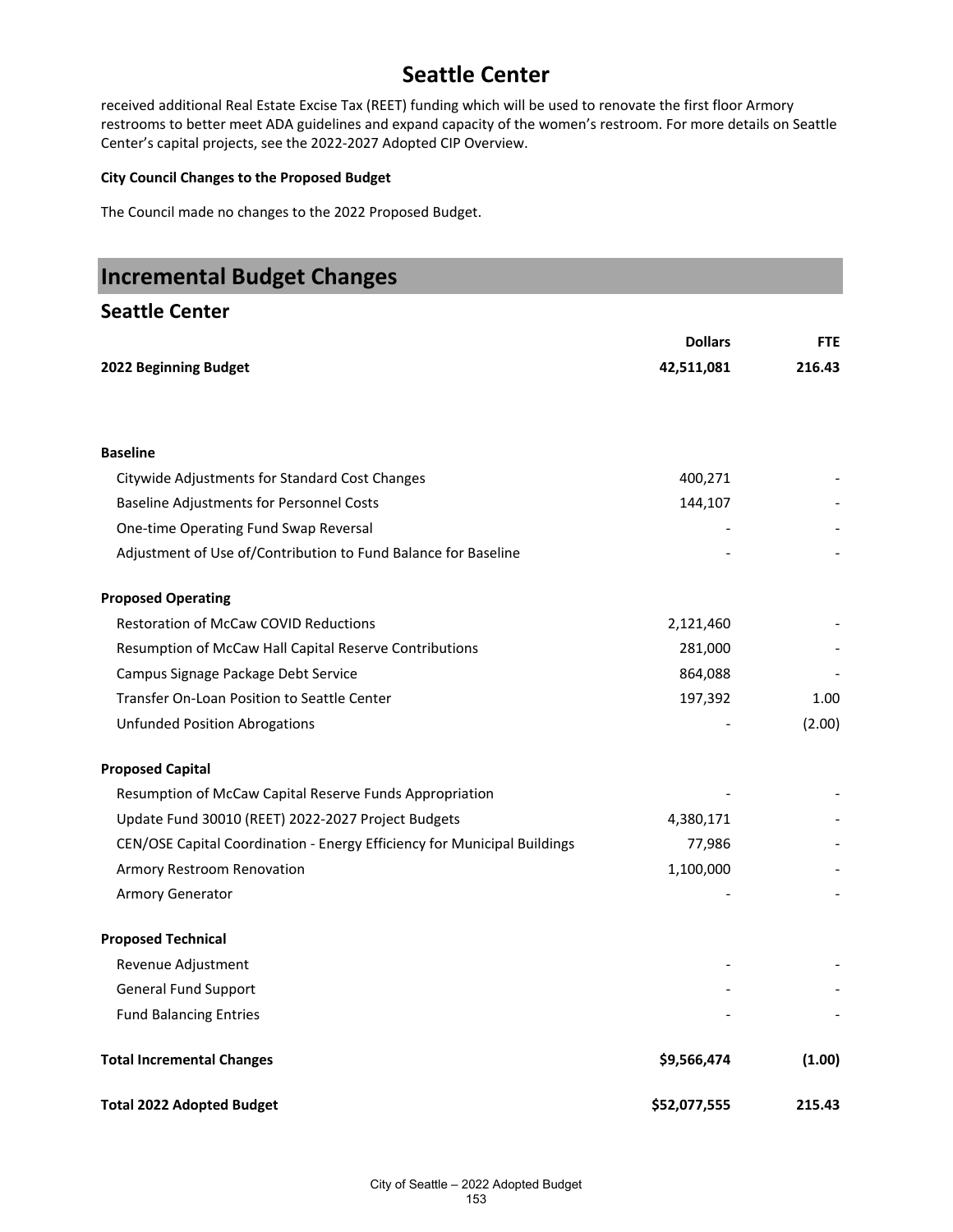# **Description of Incremental Budget Changes**

|                                                | <b>Baseline</b> |
|------------------------------------------------|-----------------|
| Citywide Adjustments for Standard Cost Changes |                 |
| Expenditures                                   | \$400.271       |

Citywide technical adjustments made in the baseline phase reflect changes to internal services costs, including rates from the Department of Finance & Administrative Services, Seattle Information Technology Department, Seattle Department of Human Resources, and for healthcare, retirement, and industrial insurance charges for the department. These adjustments reflect initial assumptions about these costs and inflators early in the budget process.

### **Baseline Adjustments for Personnel Costs**

Expenditures \$144,107

This centrally administered change adjusts appropriations to restore the annual wage increase for non-represented Executives, Managers and Strategic Advisors, which was forgone in 2021 due to financial constraints.

### **One-time Operating Fund Swap Reversal**

Expenditures

This change reverses a one-time funding shift of \$2.6 million that occurred in the 2021 Adopted Budget to provide Seattle Center with additional General Fund support to keep its Interfund Loan at a manageable level.

### **Adjustment of Use of/Contribution to Fund Balance for Baseline**

Revenues **\$579,387** 

**Proposed Operating**

### **Restoration of McCaw COVID Reductions**

Expenditures \$2,121,460

This change reinstates the event-related expenses for McCaw Hall that were reduced from the department's 2021 budget because of the COVID-19 pandemic. The department had assumed a much smaller level of events in the facility in 2021. This item assumes those events will return in 2022; therefore, it increases appropriation authority.

### **Resumption of McCaw Hall Capital Reserve Contributions**

### Expenditures \$281,000

This proposal resumes the annual contribution to the McCaw Hall Capital Reserve Fund. This fund is established in the McCaw Hall Operating Agreement between the City, Pacific Northwest Ballet and Seattle Opera. Every year, these entities contribute an amount (50% from the City, 25% each from the Opera and Ballet) into this fund that is dedicated to address ongoing capital improvements for McCaw Hall. By unanimous agreement, contributions were suspended for 2020-2021 due to the financial constraints brought on by the COVID-19 pandemic. Contributions are to resume in 2022.

### **Campus Signage Package Debt Service**

Expenditures \$864,088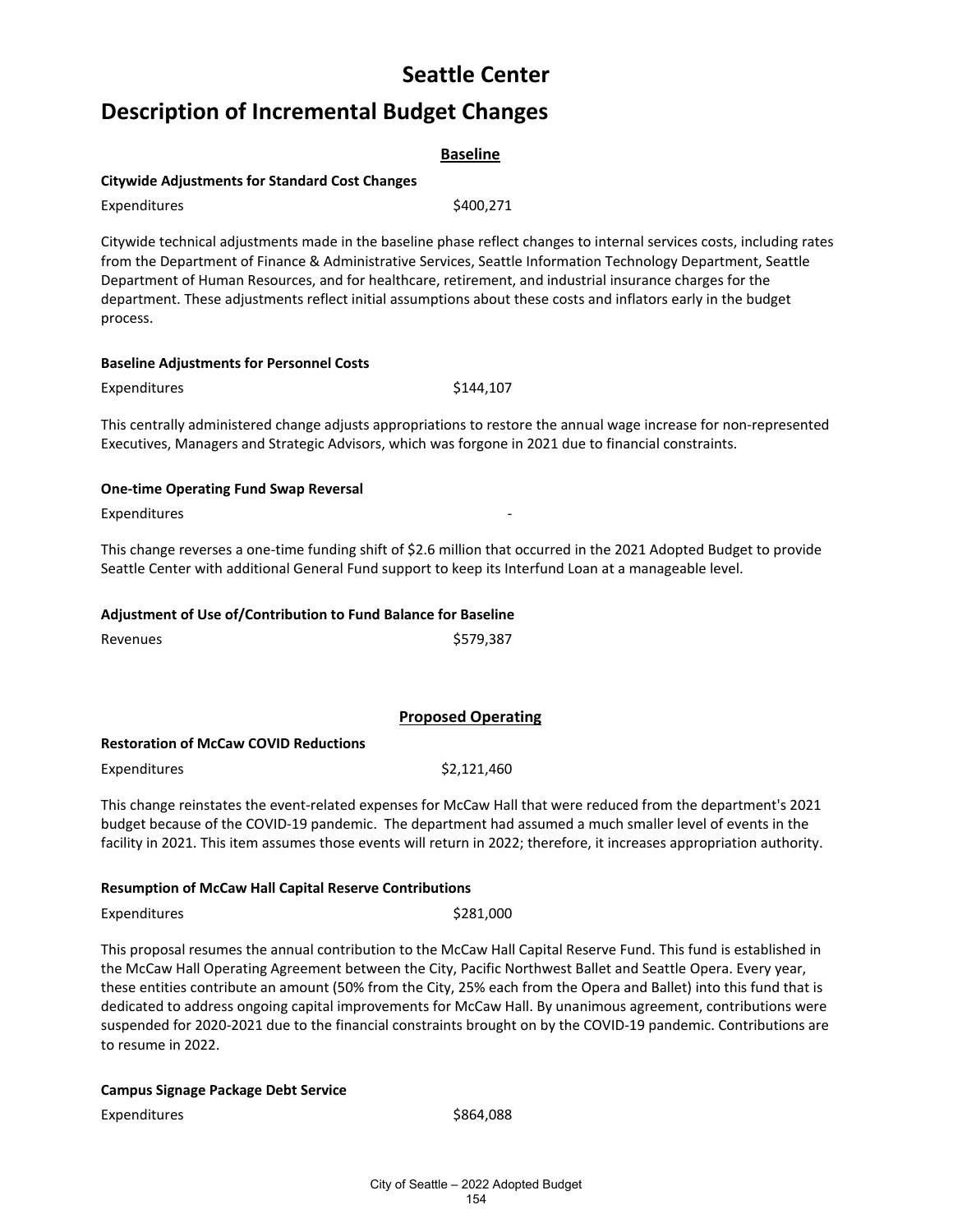#### Revenues \$864,088

This item increases appropriation authority to pay for the debt service on a comprehensive campus-wide signage package. Ordinance 120006 approved the issuance of \$8,000,000 in bonds to pay for this package. The debt service begins in December 2021 with an interest only payment; principal payments begin in 2022 and go through 2031. The debt service will be funded by increased sponsorship revenues.

| <b>Transfer On-Loan Position to Seattle Center</b> |           |
|----------------------------------------------------|-----------|
| Expenditures                                       | \$197.392 |
| <b>Position Allocation</b>                         | 1.00      |

This item transfers a position from The Office of Planning and Community Development (OPCD) to Seattle Center. The position has been on loan from OPCD to the Seattle Center for the last several years to assist in the Seattle Center Master Planning process and related redevelopment projects. This adjustment permanently transfers the position and its associated budget to the Seattle Center.

#### **Unfunded Position Abrogations**

Position Allocation (2.00)

This item abrogates two vacant positions in a continuation of a proposal in the 2021 Adopted Budget. The previous proposal anticipated upcoming vacancies in 2 positions (1.0 FTE Sound Operator and 1.0 FTE Accounting Technician). The department unfunded these positions to realize the savings, but was allowed to temporarily maintain the pocket to avoid a potential layoff situation. The work performed by these positions has been redistributed to other staff.

### **Proposed Capital**

### **Resumption of McCaw Capital Reserve Funds Appropriation**

Revenues  $$597,987$ 

This item reinstates the appropriation of funds into and out of the McCaw Capital Reserve Fund. This fund is a contractual reserve fund which receives contributions from the City, Pacific Northwest Ballet, and Seattle Opera. The monies in this fund pay for ongoing capital improvements to McCaw Hall. Due to the financial constraints on all parties brought on by the COVID-19 pandemic, contributions were temporarily paused in 2020 and 2021. The contributions will resume in 2022.

### **Update Fund 30010 (REET) 2022-2027 Project Budgets**

Expenditures  $\zeta$ 4,380,171

This item re-aligns the REET (fund 30010) CIP allocation by project for 2022 - 2027. These projects include:

- \$2.1M to replace the Fisher Pavilion roof and improvements to the Thomas Street pedestrian walkway
- \$635,000 to replace Seattle Children's Theater's roof
- \$475,000 for campus HVAC Improvements
- \$430,0000 for improvements to public space gatherings

• \$425,000 for General Site Improvements which include LED lighting for the International Fountain and other needed improvements on the campus

• \$300,000 for Armory Rehabilitation which covers emergency repairs, major maintenance, and overall tenant improvements. The use of these funds is directed by the Armory Operating Board

### **CEN/OSE Capital Coordination - Energy Efficiency for Municipal Buildings**

Expenditures \$77,986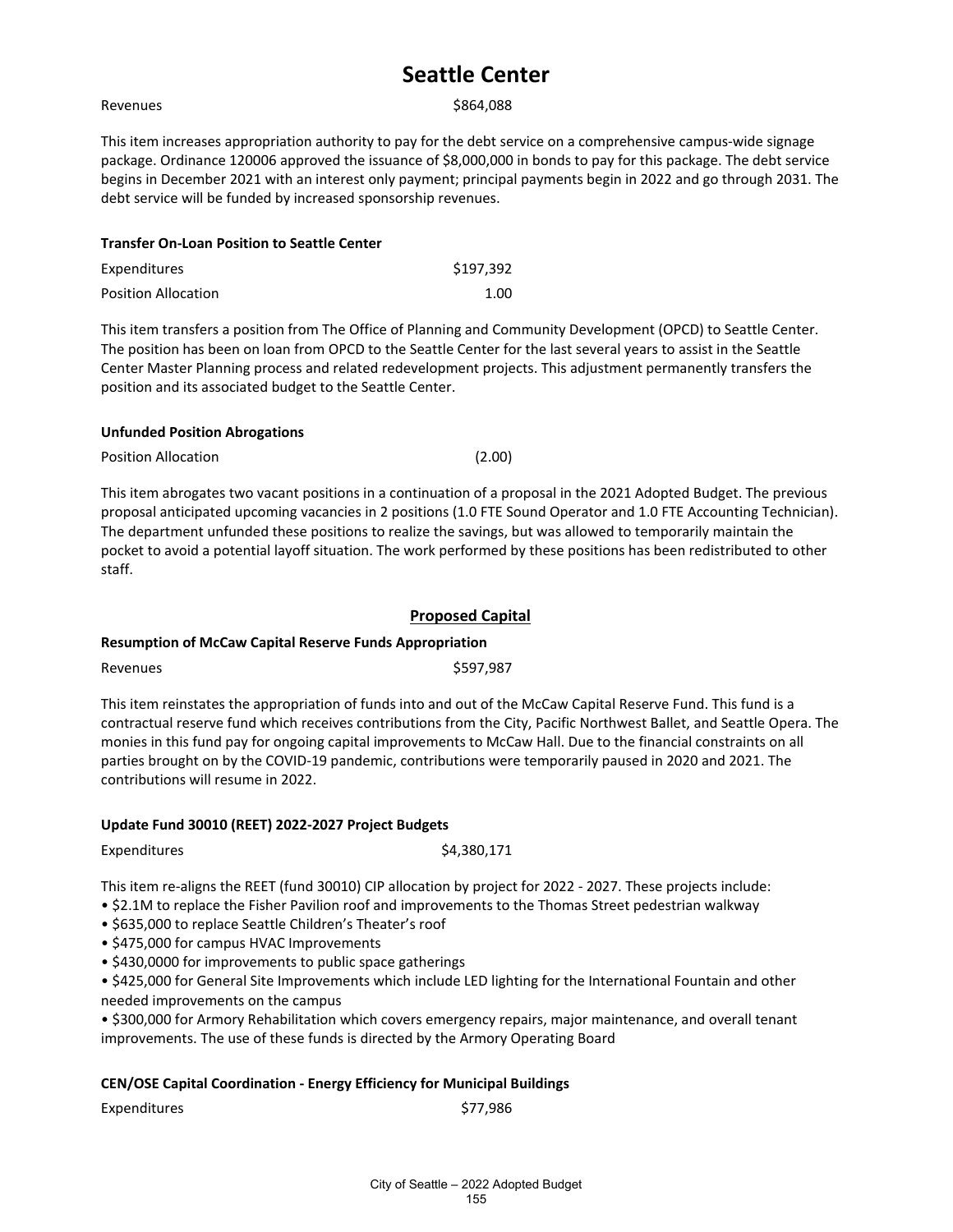This item funds two projects aimed at furthering the City's Municipal Energy Efficiency Project (MEEP). The projects include installation of LED lighting at the Bagley Wright Theatre as well as LED lighting in McCaw Hall. The Bagley Wright project will provide an LED lighting upgrade for the lobby, shop spaces as well as the house lights. The McCaw Hall project will fund an LED lighting upgrade in various back of house spaces replacing T-8 fluorescent lights.

#### **Armory Restroom Renovation**

Expenditures  $$1,100,000$ 

This REET funding is to renovate outdated restrooms on the first floor of the Seattle Center Armory. These restrooms are located on the east side of the building and are the closest to the ADA accessible entrance near the Artists at Play playground and the Center Theatre. The project will bring the restrooms up to ADA standards and will increase capacity in the women's restroom.

#### **Armory Generator**

**Expenditures** 

This item adds \$800,000 in REET I funding in 2023 for improvements needed to replace the emergency generator in the Armory, an urgent priority identified in the 2021 Facility Condition Assessment.

### **Proposed Technical**

#### **Revenue Adjustment**

Revenues \$4,795,925

This proposal makes technical adjustments to Seattle Center's revenue budget to align with projected business levels. The department had assumed a much lower level of events in the facility in 2021. This item assumes those events will return in 2022; therefore, it increases the estimated revenues.

#### **General Fund Support**

Expenditures

This item offers one-time General Fund revenue support of \$1,200,000 to the Seattle Center Campus Fund. Some of Seattle Center's largest revenue sources are events and parking, and due to public health restrictions on large gatherings, Center was not able to hold in-person events for most of 2020 and 2021. This one-time shift in funding from Center's operating fund to the General Fund allows Center to avoid making budget reductions to maintenance, programming, and staffing costs which would have largely impacted the facility's operations.

### **Fund Balancing Entries**

Revenues  $\zeta(1,673,773)$ 

This is a technical item to record a fund balancing entry for the Seattle Center Campus (11410) and McCaw Hall (11430) funds, which are primarily managed by this department.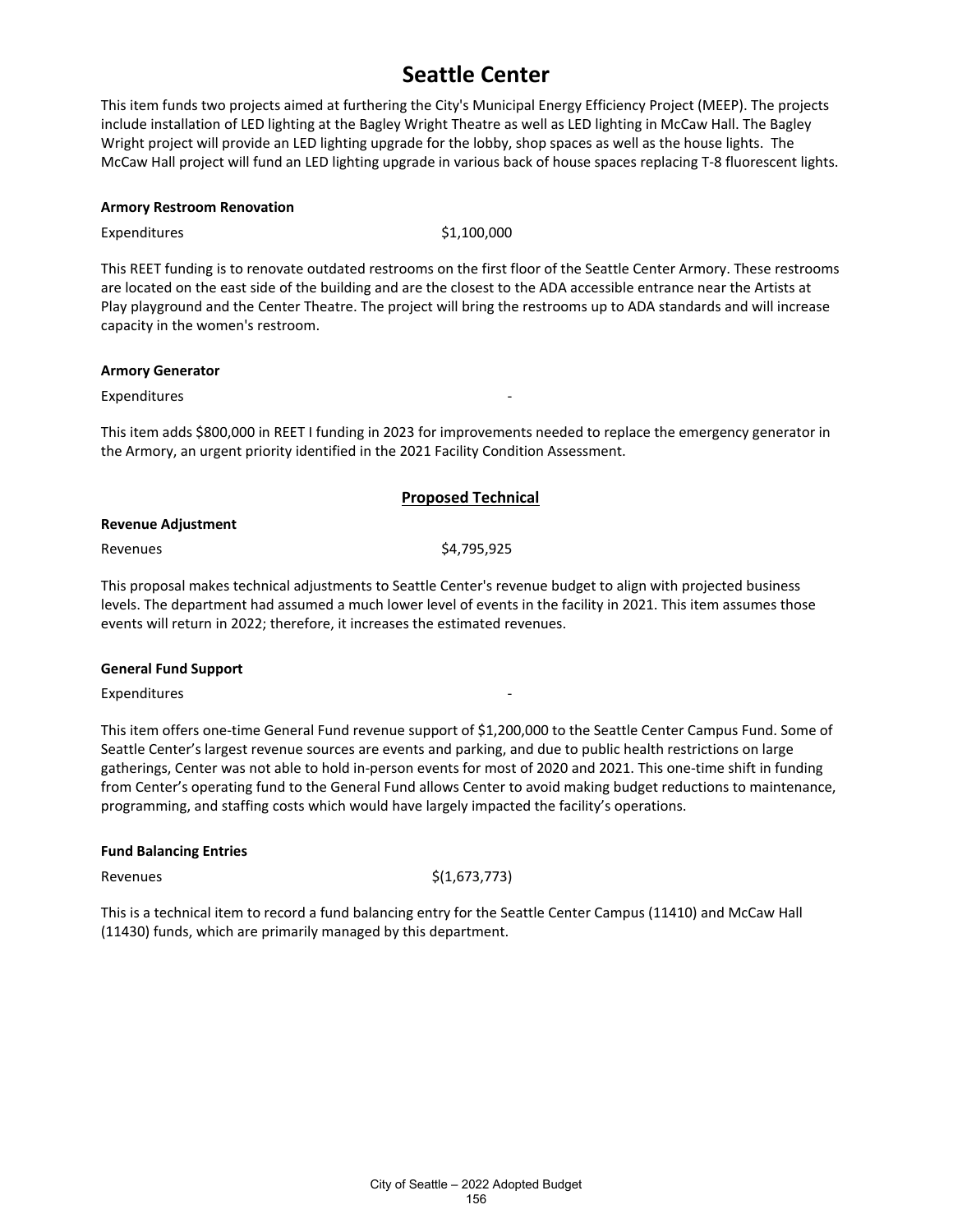| <b>Expenditure Overview</b>                           |                |            |            |
|-------------------------------------------------------|----------------|------------|------------|
|                                                       | 2020           | 2021       | 2022       |
| <b>Appropriations</b>                                 | <b>Actuals</b> | Adopted    | Adopted    |
| CEN - BC-SC-S0303 - McCaw Hall Capital Reserve        |                |            |            |
| 34070 - McCaw Hall Capital Reserve                    | 102,876        |            | 597,987    |
| Total for BSL: BC-SC-S0303                            | 102,876        |            | 597,987    |
| CEN - BC-SC-S03P01 - Building and Campus Improvements |                |            |            |
| 00100 - General Fund                                  | 71,583         |            |            |
| 00164 - Unrestricted Cumulative Reserve<br>Fund       | 18,260         | 30,000     | 30,000     |
| 11410 - Seattle Center Fund                           | 145,951        | 155,000    |            |
| 30010 - REET I Capital Fund                           | 9,475,710      | 5,941,268  | 10,767,986 |
| 34060 - Seattle Center Capital Reserve                | 251,672        |            |            |
| 35500 - 2011 Multipurpose LTGO Bond<br>Fund           | 181,848        |            |            |
| Total for BSL: BC-SC-S03P01                           | 10,145,023     | 6,126,268  | 10,797,986 |
| CEN - BC-SC-S9403 - Monorail Rehabilitation           |                |            |            |
| 00164 - Unrestricted Cumulative Reserve<br>Fund       | 1,549,614      |            |            |
| 11410 - Seattle Center Fund                           | 101,107        | 1,255,000  | 1,255,000  |
| Total for BSL: BC-SC-S9403                            | 1,650,721      | 1,255,000  | 1,255,000  |
| <b>CEN - BO-SC-60000 - Campus</b>                     |                |            |            |
| 00100 - General Fund                                  | 14,790,112     | 10,911,584 | 9,354,354  |
| 11410 - Seattle Center Fund                           | 7,727,545      | 12,200,923 | 14,935,760 |
| Total for BSL: BO-SC-60000                            | 22,517,658     | 23,112,507 | 24,290,114 |
| CEN - BO-SC-65000 - McCaw Hall                        |                |            |            |
| 00100 - General Fund                                  | 699,255        | 723,800    | 723,800    |
| 11410 - Seattle Center Fund                           |                | 2,343      |            |
| 11430 - Seattle Center McCaw Hall Fund                | 1,802,461      | 2,963,768  | 5,088,123  |
| 30010 - REET I Capital Fund                           |                |            | 281,000    |
| Total for BSL: BO-SC-65000                            | 2,501,716      | 3,689,911  | 6,092,923  |
| CEN - BO-SC-66000 - KeyArena                          |                |            |            |
| 11420 - Seattle Center KeyArena Fund                  |                |            |            |
| Total for BSL: BO-SC-66000                            |                |            |            |
| CEN - BO-SC-69000 - Leadership and Administration     |                |            |            |
| 00100 - General Fund                                  | 5,250,223      | 5,193,940  | 5,912,861  |
| 11410 - Seattle Center Fund                           | 4,016,871      | 3,421,907  | 3,130,685  |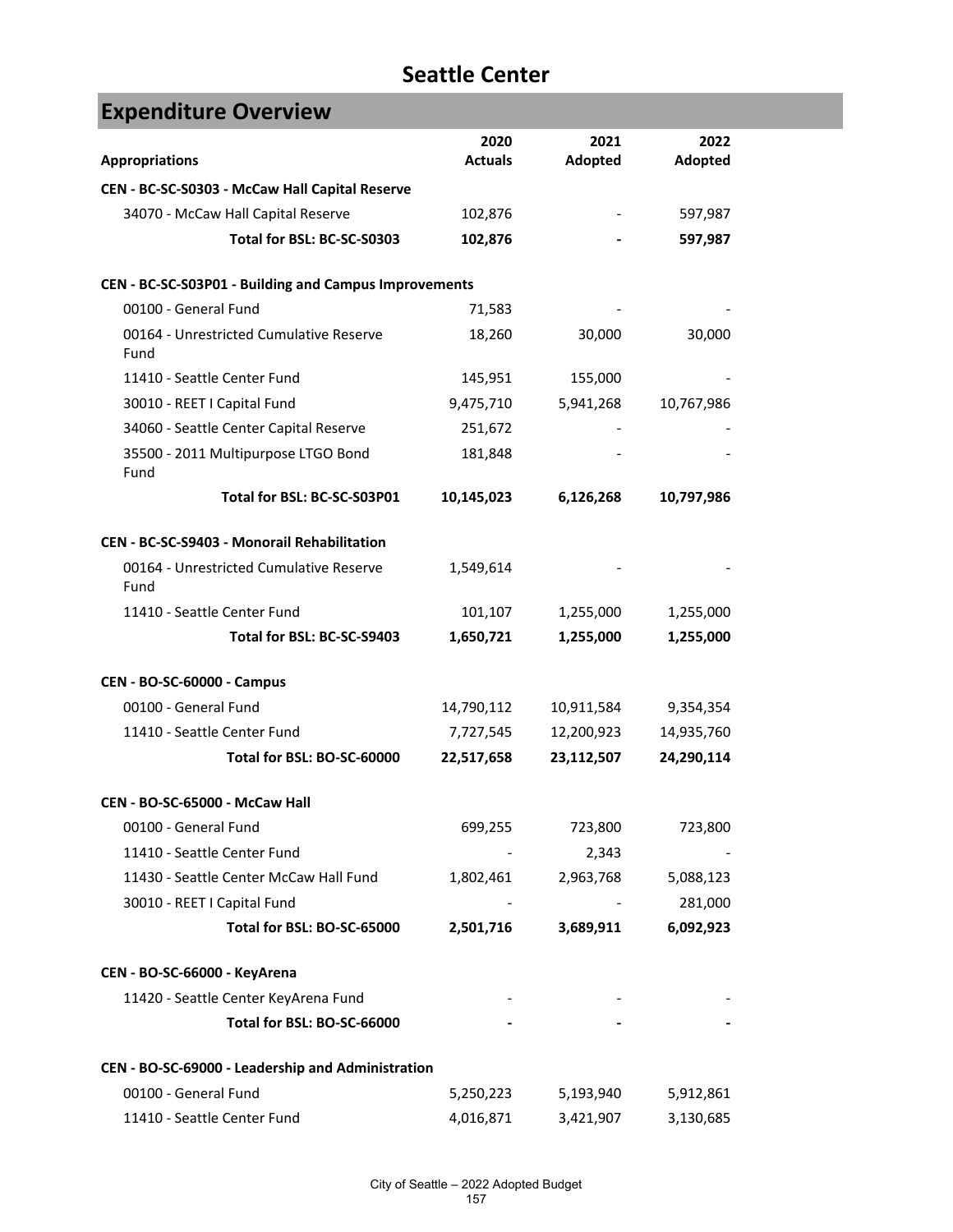| Total for BSL: BO-SC-69000              | 9,267,094  | 8.615.847  | 9.043.546  |
|-----------------------------------------|------------|------------|------------|
| <b>Department Total</b>                 | 46,185,088 | 42.799.533 | 52.077.555 |
| Department Full-Time Equivalents Total* | 225.23     | 216.43     | 215.43     |

*\* FTE totals are provided for informational purposes only. Changes in FTEs resulting from City Council or Human Resources Director actions outside of the budget process may not be detailed here*

### **Budget Summary by Fund Seattle Center 2020 Actuals 2021 Adopted 2022 Adopted** 00100 - General Fund 20,811,173 16,829,324 15,991,015 00164 - Unrestricted Cumulative Reserve Fund 1,567,874 30,000 30,000 11410 - Seattle Center Fund 11,991,474 17,035,173 19,321,445 11420 - Seattle Center KeyArena Fund 11430 - Seattle Center McCaw Hall Fund 1,802,461 2,963,768 5,088,123 30010 - REET I Capital Fund 9,475,710 5,941,268 11,048,986 34060 - Seattle Center Capital Reserve 251,672 - - 34070 - McCaw Hall Capital Reserve 102,876 - 597,987 35500 - 2011 Multipurpose LTGO Bond Fund 181,848 - - **Budget Totals for CEN 46,185,088 42,799,533 52,077,555**

#### City of Seattle – 2022 Adopted Budget 158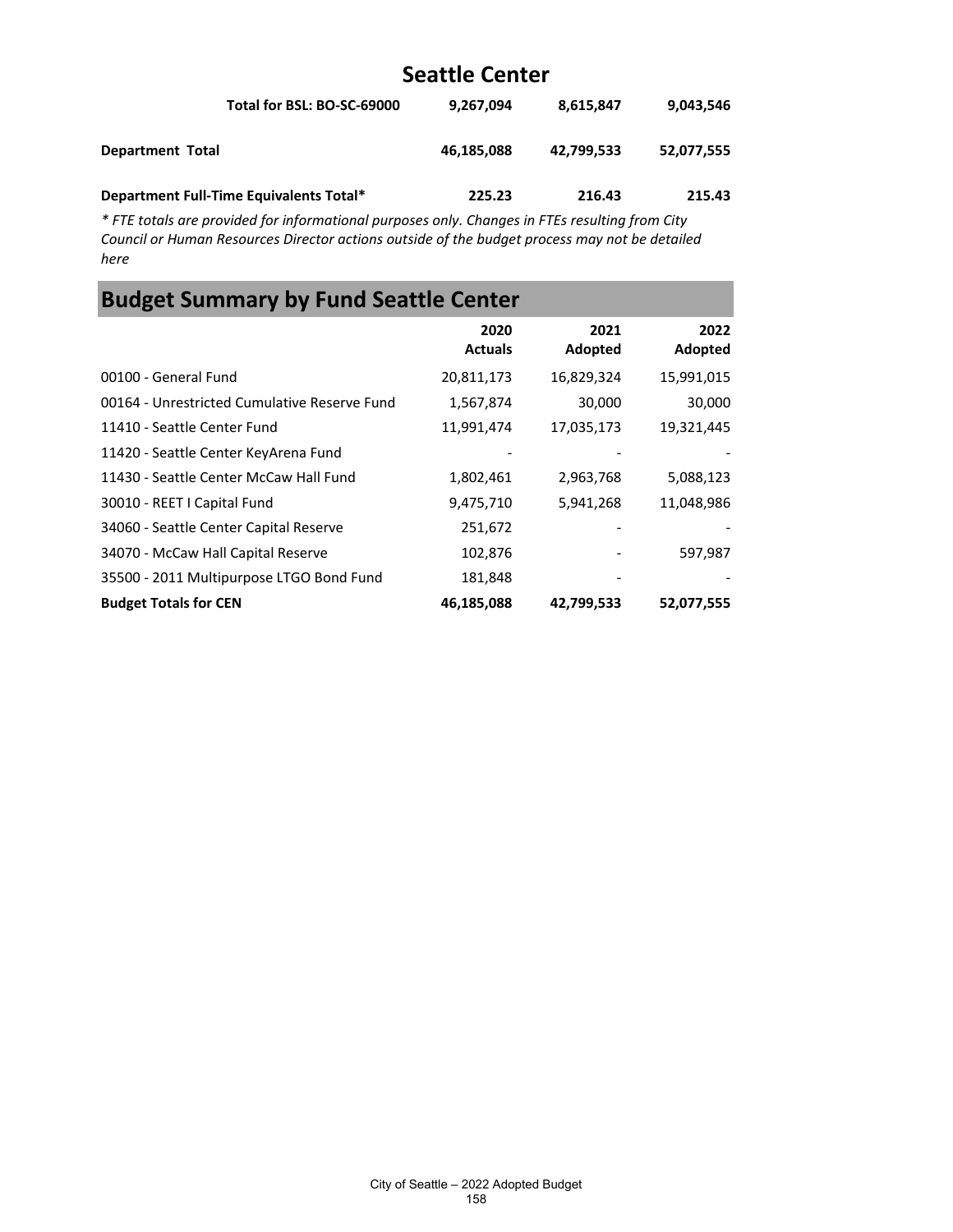# **Revenue Overview**

|  | <b>2022 Estimated Revenues</b> |  |
|--|--------------------------------|--|
|--|--------------------------------|--|

| <b>Account</b><br>Code | <b>Account Name</b>                                                               | 2020<br><b>Actuals</b> | 2021<br>Adopted | 2022<br>Adopted |
|------------------------|-----------------------------------------------------------------------------------|------------------------|-----------------|-----------------|
| 331110                 | <b>Direct Fed Grants</b>                                                          | 60,340                 |                 |                 |
|                        | Total Revenues for: 00100 - General Fund                                          | 60,340                 |                 |                 |
| 374030                 | Capital Contr-Fed Dir Grants                                                      | 1,376,422              |                 |                 |
| 379020                 | <b>Capital Contributions</b>                                                      | 349,297                |                 |                 |
|                        | <b>Total Revenues for: 00164 - Unrestricted</b><br><b>Cumulative Reserve Fund</b> | 1,725,719              |                 |                 |
| 331110                 | <b>Direct Fed Grants</b>                                                          | 14,660                 |                 |                 |
| 341190                 | <b>Personnel Service Fees</b>                                                     | 667,799                | 226,900         | 784,366         |
| 341300                 | Administrative Fees & Charges                                                     |                        | 5,072           | 6,324           |
| 360000                 | Miscellaneous Revs                                                                |                        | 155,000         |                 |
| 360130                 | Interest On Contracts/Notes Re                                                    | 2,157                  |                 |                 |
| 360220                 | Interest Earned On Deliquent A                                                    | (897)                  |                 |                 |
| 360250                 | Other Equip/Vehicle Rentals                                                       | 13,642                 |                 |                 |
| 360260                 | <b>Communication Equip Leases</b>                                                 | (22, 444)              |                 |                 |
| 360290                 | <b>Parking Fees</b>                                                               | 1,361,199              | 1,770,050       | 6,598,865       |
| 360300                 | <b>St Space Facilities Rentals</b>                                                | 443,460                | 507,362         | 2,154,026       |
| 360310                 | Lt Space/Facilities Leases                                                        | 1,534,708              | 1,696,438       | 4,829,113       |
| 360340                 | <b>Concession Proceeds</b>                                                        | 93,559                 | 202,006         | 2,573,656       |
| 360360                 | Sponsorship And Royalties                                                         | 181,667                | 400,000         | 2,019,088       |
| 360380                 | Sale Of Junk Or Salvage                                                           | 718                    |                 |                 |
| 360390                 | Proceeds From Sale Of Assets                                                      | (99)                   |                 |                 |
| 360540                 | Cashiers Overages & Shortages                                                     | 31                     |                 |                 |
| 360900                 | Miscellaneous Revs-Other Rev                                                      | 761,684                | 471,500         | 517,788         |
| 374030                 | Capital Contr-Fed Dir Grants                                                      | 1,271,697              | 1,004,000       | 1,004,000       |
| 379020                 | <b>Capital Contributions</b>                                                      |                        | 251,000         | 251,000         |
| 397010                 | <b>Operating Transfers In</b>                                                     | 1,000,000              |                 |                 |
| 397100                 | <b>Intrafund Revenues</b>                                                         | 500,000                |                 |                 |
| 397200                 | Interfund Revenue                                                                 |                        | 11,769,000      |                 |
| Fund                   | Total Revenues for: 11410 - Seattle Center                                        | 7,823,540              | 18,458,328      | 20,738,226      |
| 400000                 | Use of/Contribution to Fund<br><b>Balance</b>                                     |                        | (1,423,155)     | (1, 416, 781)   |
| <b>Fund</b>            | Total Resources for:11410 - Seattle Center                                        | 7,823,540              | 17,035,173      | 19,321,445      |
| 341190                 | <b>Personnel Service Fees</b>                                                     | 339,165                | 808,000         | 2,400,729       |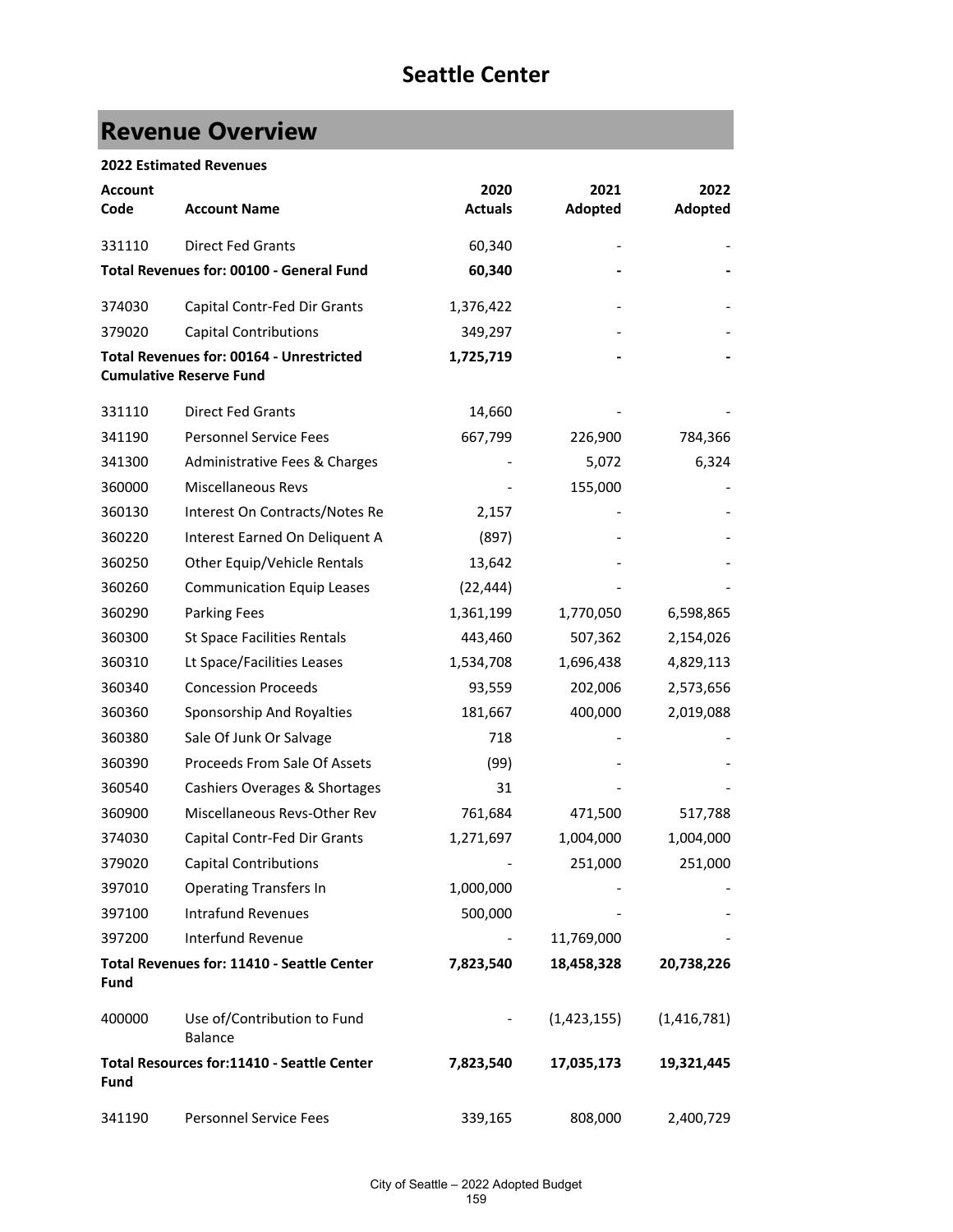| 344900                     | Transportation-Other Rev                          | 58,125     |            |            |
|----------------------------|---------------------------------------------------|------------|------------|------------|
| 360020                     | Inv Earn-Residual Cash                            | 39,176     |            |            |
| 360250                     | Other Equip/Vehicle Rentals                       | 1,743      |            |            |
| 360300                     | <b>St Space Facilities Rentals</b>                | 390,898    | 651,250    | 702,147    |
| 360310                     | Lt Space/Facilities Leases                        |            | 600,000    | 1,472,964  |
| 360340                     | <b>Concession Proceeds</b>                        | (135, 374) |            | 708,650    |
| 360390                     | Proceeds From Sale Of Assets                      |            |            |            |
| 360900                     | Miscellaneous Revs-Other Rev                      | 108        | 60,750     | 60,625     |
| <b>McCaw Hall Fund</b>     | <b>Total Revenues for: 11430 - Seattle Center</b> | 693,841    | 2,120,000  | 5,345,115  |
| 400000                     | Use of/Contribution to Fund<br><b>Balance</b>     |            | 843,768    | (256, 992) |
| <b>McCaw Hall Fund</b>     | <b>Total Resources for:11430 - Seattle Center</b> | 693,841    | 2,963,768  | 5,088,123  |
| 360020                     | Inv Earn-Residual Cash                            |            |            | 35,987     |
| 379010                     | <b>Capital Assessments</b>                        |            |            | 281,000    |
| 397010                     | <b>Operating Transfers In</b>                     |            |            | 281,000    |
| <b>Capital Reserve</b>     | <b>Total Revenues for: 34070 - McCaw Hall</b>     |            |            | 597,987    |
| <b>Total CEN Resources</b> |                                                   | 10,303,439 | 19,998,941 | 25,007,555 |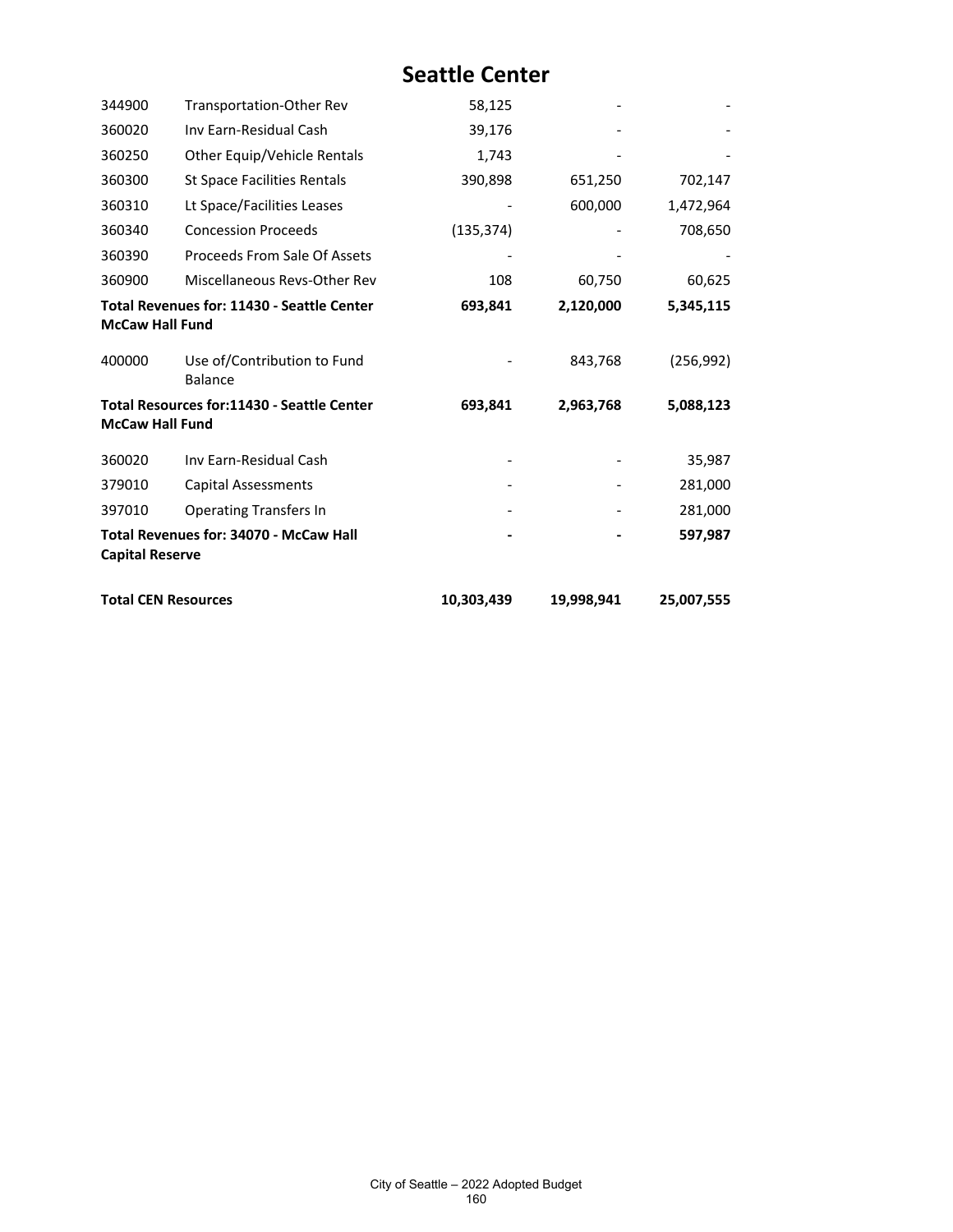### **Appropriations by Budget Summary Level and Program**

### **CEN - BC-SC-S0303 - McCaw Hall Capital Reserve**

The purpose of the McCaw Hall Capital Reserve Fund Budget Summary Level is to maintain and enhance the McCaw Hall facility.

| <b>Program Expenditures</b>          | 2020<br><b>Actuals</b> | 2021<br>Adopted          | 2022<br><b>Adopted</b> |
|--------------------------------------|------------------------|--------------------------|------------------------|
| <b>McCaw Hall Asset Preservation</b> | 102,876                | $\overline{\phantom{a}}$ | 597.987                |
| Total                                | 102,876                | -                        | 597,987                |
| Full-time Equivalents Total*         | 0.38                   | 0.38                     | 0.38                   |

*\*FTE totals are provided for informational purposes only. Changes in FTEs resulting from City Council or Human Resources Director actions outside of the budget process may not be detailed here*

### **CEN - BC-SC-S03P01 - Building and Campus Improvements**

The purpose of the Building and Campus Improvements Budget Summary Level is to provide for improvements throughout the Seattle Center campus, including buildings and building systems, open spaces, public gathering places, utility infrastructure, and long-range planning.

| <b>Program Expenditures</b>           | 2020<br><b>Actuals</b> | 2021<br>Adopted | 2022<br>Adopted |
|---------------------------------------|------------------------|-----------------|-----------------|
| Armory Rehabilitation                 | 1,346,247              | 533,000         | 1,550,000       |
| Campuswide Improvements and Re        | 2,137,100              | 1,780,000       | 4,194,647       |
| Facility Infrastructure Renova        | 2,164,597              | 2,141,268       | 2,185,829       |
| Parking Repairs & Improvements        | 2,426,441              |                 |                 |
| <b>Public Gathering Space Improve</b> | 256,375                | 529,000         | 832,703         |
| Utility Infrstr MP and Repairs        | 1,814,264              | 1,143,000       | 2,034,807       |
| <b>Total</b>                          | 10,145,023             | 6,126,268       | 10,797,986      |
| Full-time Equivalents Total*          | 7.26                   | 7.26            | 7.26            |

*\*FTE totals are provided for informational purposes only. Changes in FTEs resulting from City Council or Human Resources Director actions outside of the budget process may not be detailed here*

*The following information summarizes the programs in Building and Campus Improvements Budget Summary Level:*

### **Armory Rehabilitation**

The purpose of the Armory Rehabilitation Program is to provide for renovation, repairs and improvements to the Seattle Center Armory facility.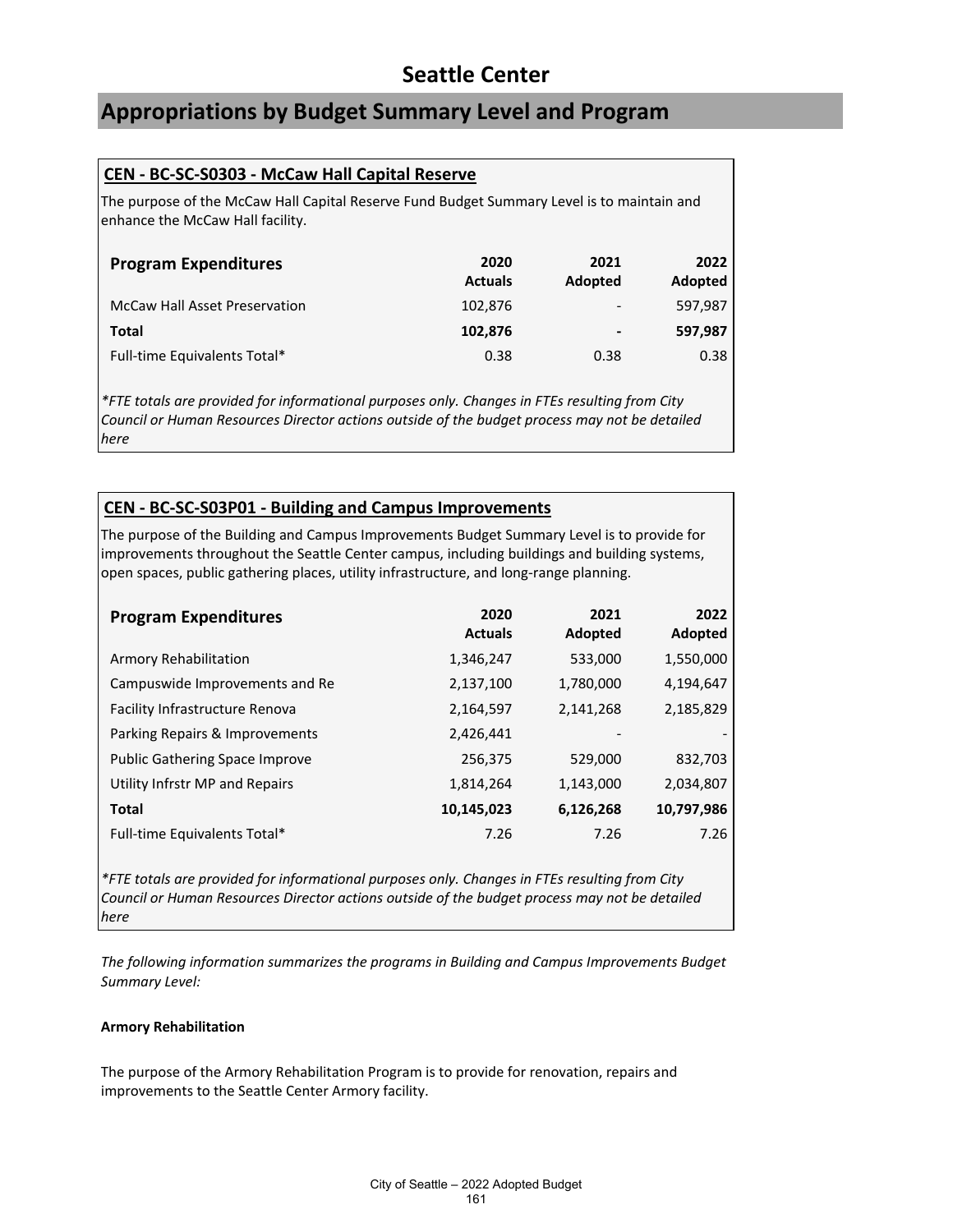| Expenditures/FTE                   | 2020<br><b>Actuals</b> | 2021<br><b>Adopted</b> | 2022<br>Adopted |
|------------------------------------|------------------------|------------------------|-----------------|
| Armory Rehabilitation              | 1.346.247              | 533.000                | 1,550,000       |
| <b>Full Time Equivalents Total</b> | 0.57                   | 0.57                   | 0.57            |

#### **Campuswide Improvements and Re**

The purpose of the Campuswide Improvements and Repairs Program is to provide for improvements and repairs throughout the Seattle Center campus, including open spaces, public artworks, signage, campus access for those with disabilities, and long-range planning.

|                                    | 2020           | 2021      | 2022      |
|------------------------------------|----------------|-----------|-----------|
| <b>Expenditures/FTE</b>            | <b>Actuals</b> | Adopted   | Adopted   |
| Campuswide Improvements and Re     | 2.137.100      | 1.780.000 | 4.194.647 |
| <b>Full Time Equivalents Total</b> | 4.20           | 4.20      | 4.20      |

#### **Facility Infrastructure Renova**

The purpose of the Facility Infrastructure Renovation and Repair Program is to provide for roof and building envelope renovation and replacement, structural and seismic evaluations and upgrades, and other building infrastructure improvements throughout the campus.

|                                       | 2020           | 2021      | 2022      |
|---------------------------------------|----------------|-----------|-----------|
| Expenditures/FTE                      | <b>Actuals</b> | Adopted   | Adopted   |
| <b>Facility Infrastructure Renova</b> | 2.164.597      | 2.141.268 | 2.185.829 |
| <b>Full Time Equivalents Total</b>    | 0.48           | 0.48      | 0.48      |

### **Parking Repairs & Improvements**

The purpose of the Parking Repairs and Improvements Program is to provide for repairs and improvements to Seattle Center parking facilities.

|                                    | 2020           | 2021                         | 2022                     |
|------------------------------------|----------------|------------------------------|--------------------------|
| Expenditures/FTE                   | <b>Actuals</b> | <b>Adopted</b>               | Adopted                  |
| Parking Repairs & Improvements     | 2.426.441      | $\qquad \qquad \blacksquare$ | $\overline{\phantom{0}}$ |
| <b>Full Time Equivalents Total</b> | 0.38           | 0.38                         | 0.38                     |

### **Public Gathering Space Improve**

The purpose of the Public Gathering Space Improvements Program is to provide for major maintenance and improvements to meeting rooms, exhibition spaces, public assembly and performance spaces, and indoor and outdoor gathering spaces throughout the Seattle Center campus.

|                                       | 2020           | 2021    | 2022    |
|---------------------------------------|----------------|---------|---------|
| Expenditures/FTE                      | <b>Actuals</b> | Adopted | Adopted |
| <b>Public Gathering Space Improve</b> | 256,375        | 529.000 | 832.703 |
| <b>Full Time Equivalents Total</b>    | 0.96           | 0.96    | 0.96    |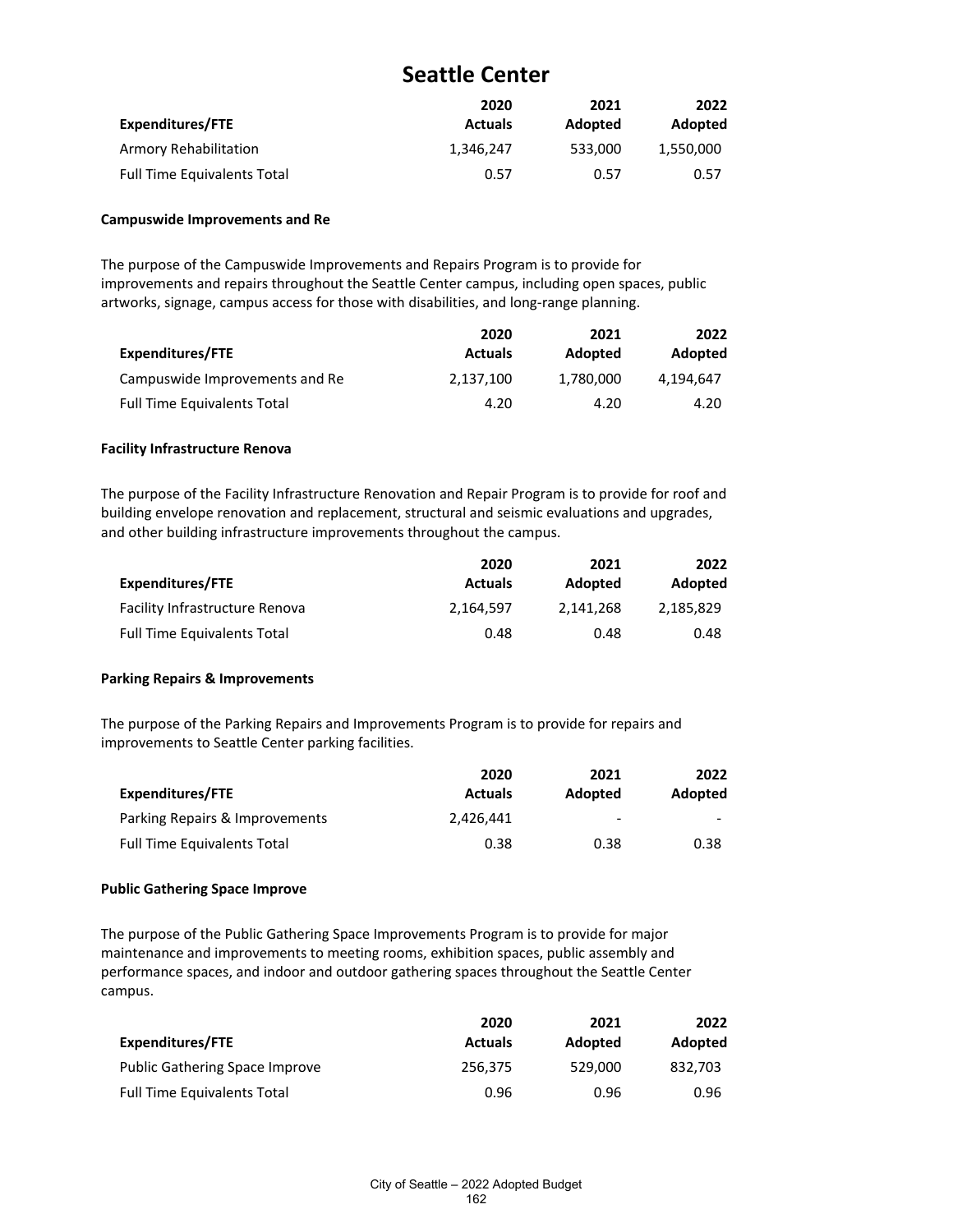#### **Utility Infrstr MP and Repairs**

The purpose of the Utility Infrastructure Master Plan and Repairs Program is to provide for renovation, repair, replacement, and energy efficiency improvements to utility infrastructure on the Seattle Center campus, including heating and cooling systems, sewer lines, electrical equipment, communications lines, fire alarms and other systems.

|                                    | 2020           | 2021      | 2022      |
|------------------------------------|----------------|-----------|-----------|
| Expenditures/FTE                   | <b>Actuals</b> | Adopted   | Adopted   |
| Utility Infrstr MP and Repairs     | 1,814,264      | 1.143.000 | 2.034.807 |
| <b>Full Time Equivalents Total</b> | 0.67           | 0.67      | 0.67      |

### **CEN - BC-SC-S9403 - Monorail Rehabilitation**

The purpose of the Monorail Rehabilitation Budget Summary Level is to provide for the renovation and maintenance of the Seattle Center Monorail, including the two trains, the two stations, and the guideways that run in between.

| <b>Program Expenditures</b>    | 2020<br><b>Actuals</b> | 2021<br>Adopted | 2022<br>Adopted |
|--------------------------------|------------------------|-----------------|-----------------|
| <b>Monorail Rehabilitation</b> | 1,650,721              | 1,255,000       | 1,255,000       |
| Total                          | 1,650,721              | 1,255,000       | 1,255,000       |
| Full-time Equivalents Total*   | 0.96                   | 0.96            | 0.96            |

*\*FTE totals are provided for informational purposes only. Changes in FTEs resulting from City Council or Human Resources Director actions outside of the budget process may not be detailed here*

### **CEN - BO-SC-60000 - Campus**

The purpose of the Campus Budget Summary Level is to manage and operate Seattle Center's Campus events, grounds and facilities.

| <b>Program Expenditures</b>  | 2020<br><b>Actuals</b> | 2021<br>Adopted | 2022<br>Adopted |
|------------------------------|------------------------|-----------------|-----------------|
| Access                       | 2,117,565              | 1,383,950       | 1,402,141       |
| Campus Grounds               | 16,781,806             | 15,487,514      | 16,635,274      |
| <b>Commercial Events</b>     | 1,069,319              | 2,143,533       | 2,150,664       |
| <b>Community Programs</b>    | 2,376,032              | 2,352,929       | 2,357,455       |
| <b>Cultural Facilities</b>   | 143,713                | 307,541         | 307,541         |
| <b>Festivals</b>             | 29,222                 | 1,437,040       | 1,437,040       |
| <b>Total</b>                 | 22,517,658             | 23,112,507      | 24,290,114      |
| Full-time Equivalents Total* | 180.38                 | 175.38          | 170.58          |

*\*FTE totals are provided for informational purposes only. Changes in FTEs resulting from City Council or Human Resources Director actions outside of the budget process may not be detailed here*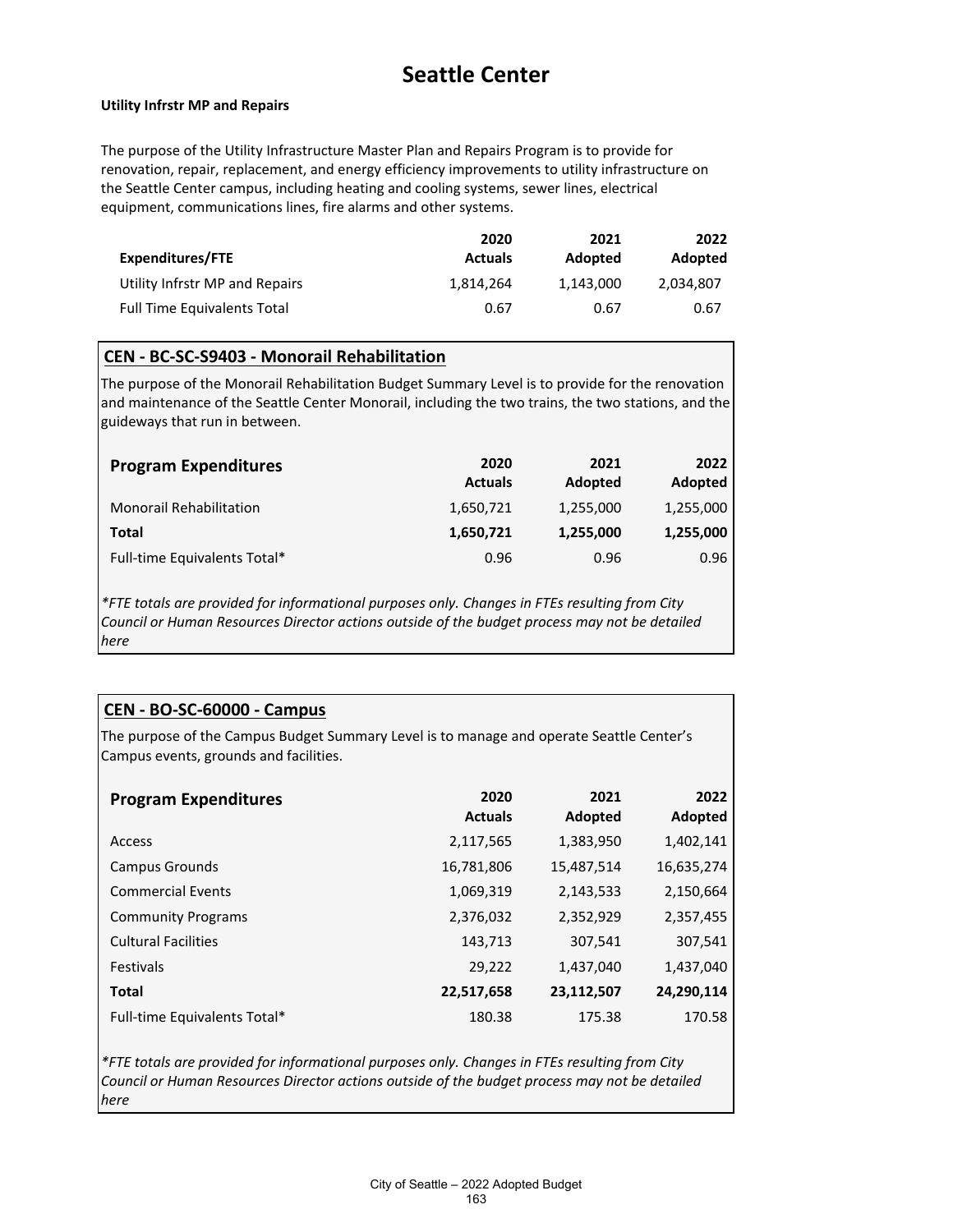*The following information summarizes the programs in Campus Budget Summary Level:*

#### **Access**

The purpose of the Access Program is to provide the services needed to assist visitors in coming to and traveling from the campus, while reducing congestion in adjoining neighborhoods. Program services include operating parking services, maintaining parking garages, managing the Seattle Center Monorail, and encouraging use of alternate modes of transportation.

|                                    | 2020           | 2021      | 2022      |
|------------------------------------|----------------|-----------|-----------|
| Expenditures/FTE                   | <b>Actuals</b> | Adopted   | Adopted   |
| Access                             | 2,117,565      | 1,383,950 | 1.402.141 |
| <b>Full Time Equivalents Total</b> | 9.71           | 9.71      | 5.91      |

#### **Campus Grounds**

The purpose of the Campus Grounds Program is to provide gathering spaces and open-air venues in the City's urban core. Program services include landscape maintenance, security patrols and lighting, litter and garbage removal, recycling operations, hard surface and site amenities maintenance, management of revenues associated with leasing spaces, and food service operations at the Armory.

|                                    | 2020           | 2021       | 2022       |
|------------------------------------|----------------|------------|------------|
| Expenditures/FTE                   | <b>Actuals</b> | Adopted    | Adopted    |
| Campus Grounds                     | 16.781.806     | 15.487.514 | 16.635.274 |
| <b>Full Time Equivalents Total</b> | 126.50         | 122.75     | 121.75     |

### **Commercial Events**

The purpose of the Commercial Events Program is to provide the spaces and services needed to accommodate and produce a wide variety of commercial events, both for profit and not for profit, and sponsored and produced by private and community promoters.

|                                    | 2020           | 2021      | 2022      |
|------------------------------------|----------------|-----------|-----------|
| Expenditures/FTE                   | <b>Actuals</b> | Adopted   | Adopted   |
| <b>Commercial Events</b>           | 1,069,319      | 2.143.533 | 2,150,664 |
| <b>Full Time Equivalents Total</b> | 11.38          | 10.38     | 10.38     |

#### **Community Programs**

The purpose of the Community Programs Program is to produce free and affordable programs that connect diverse cultures, create learning opportunities, honor community traditions, and nurture artistry, creativity, and engagement.

|                                    | 2020           | 2021      | 2022      |
|------------------------------------|----------------|-----------|-----------|
| <b>Expenditures/FTE</b>            | <b>Actuals</b> | Adopted   | Adopted   |
| <b>Community Programs</b>          | 2,376,032      | 2.352.929 | 2,357,455 |
| <b>Full Time Equivalents Total</b> | 16.38          | 16.13     | 16.13     |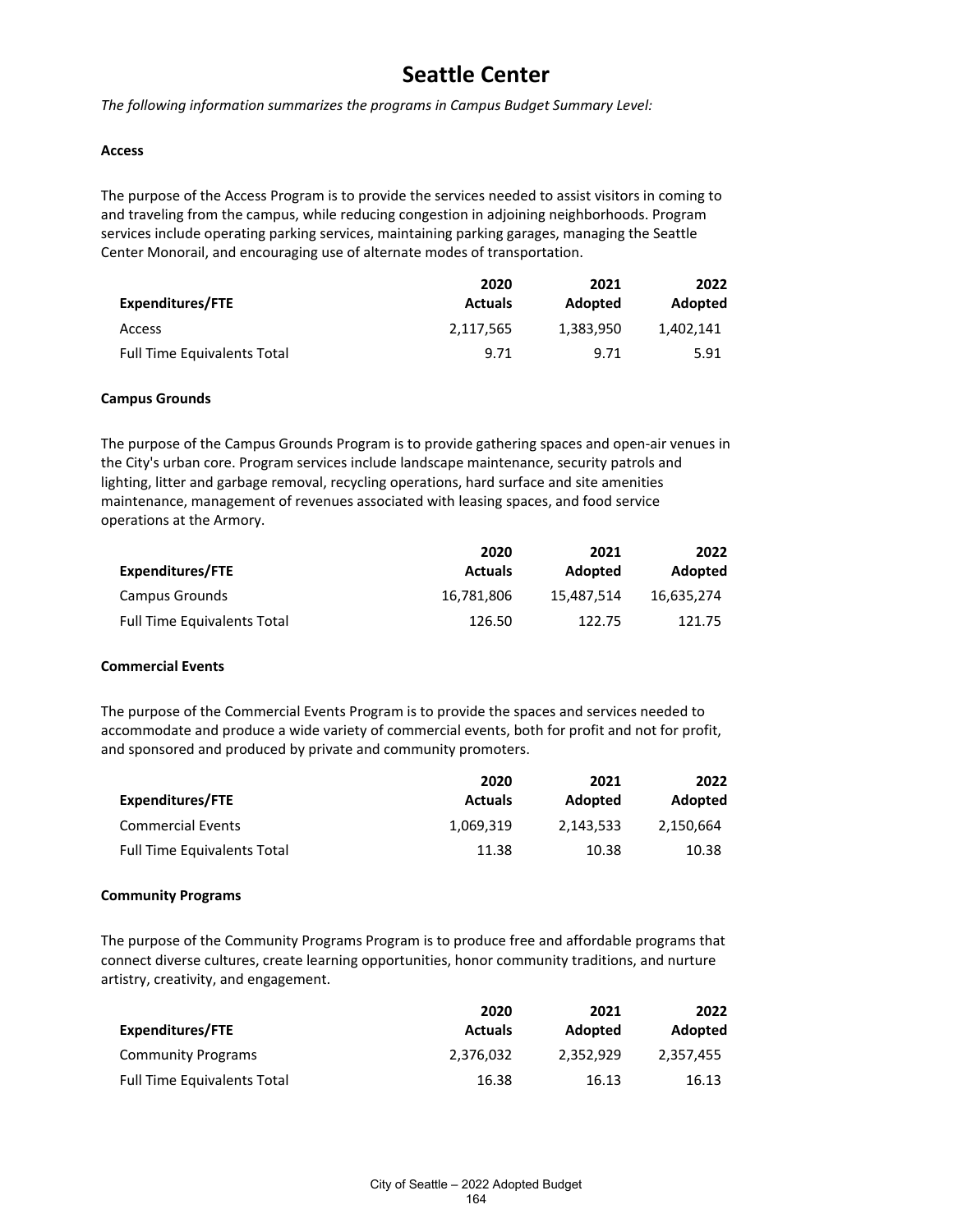### **Cultural Facilities**

The purpose of the Cultural Facilities Program is to provide spaces for performing arts and cultural organizations to exhibit, perform, entertain, and create learning opportunities for diverse local, national, and international audience.

|                                    | 2020           | 2021    | 2022    |
|------------------------------------|----------------|---------|---------|
| Expenditures/FTE                   | <b>Actuals</b> | Adopted | Adopted |
| <b>Cultural Facilities</b>         | 143.713        | 307.541 | 307.541 |
| <b>Full Time Equivalents Total</b> | 3.38           | 3.38    | 3.38    |

### **Festivals**

The purpose of the Festivals Program is to provide a place for the community to hold major festival celebrations.

|                                    | 2020           | 2021      | 2022      |
|------------------------------------|----------------|-----------|-----------|
| <b>Expenditures/FTE</b>            | <b>Actuals</b> | Adopted   | Adopted   |
| <b>Festivals</b>                   | 29.222         | 1.437.040 | 1.437.040 |
| <b>Full Time Equivalents Total</b> | 13.03          | 13.03     | 13.03     |

### **CEN - BO-SC-65000 - McCaw Hall**

The purpose of the McCaw Hall Budget Summary Level is to operate and maintain McCaw Hall.

| <b>Program Expenditures</b>  | 2020<br><b>Actuals</b> | 2021<br>Adopted | 2022<br>Adopted |
|------------------------------|------------------------|-----------------|-----------------|
| Debt Service                 | 116,250                | 121,500         | 121,250         |
| McCaw Hall                   | 2,385,466              | 3,568,411       | 5,971,673       |
| Total                        | 2,501,716              | 3,689,911       | 6,092,923       |
| Full-time Equivalents Total* | 36.25                  | 36.25           | 36.25           |

*\*FTE totals are provided for informational purposes only. Changes in FTEs resulting from City Council or Human Resources Director actions outside of the budget process may not be detailed here*

*The following information summarizes the programs in McCaw Hall Budget Summary Level:*

### **Debt Service**

The purpose of the Debt Program is to provide payments and collect associated revenues related to the debt service for McCaw Hall.

|                  | 2020           | 2021    | 2022    |
|------------------|----------------|---------|---------|
| Expenditures/FTE | <b>Actuals</b> | Adopted | Adopted |
| Debt Service     | 116.250        | 121.500 | 121.250 |

**McCaw Hall**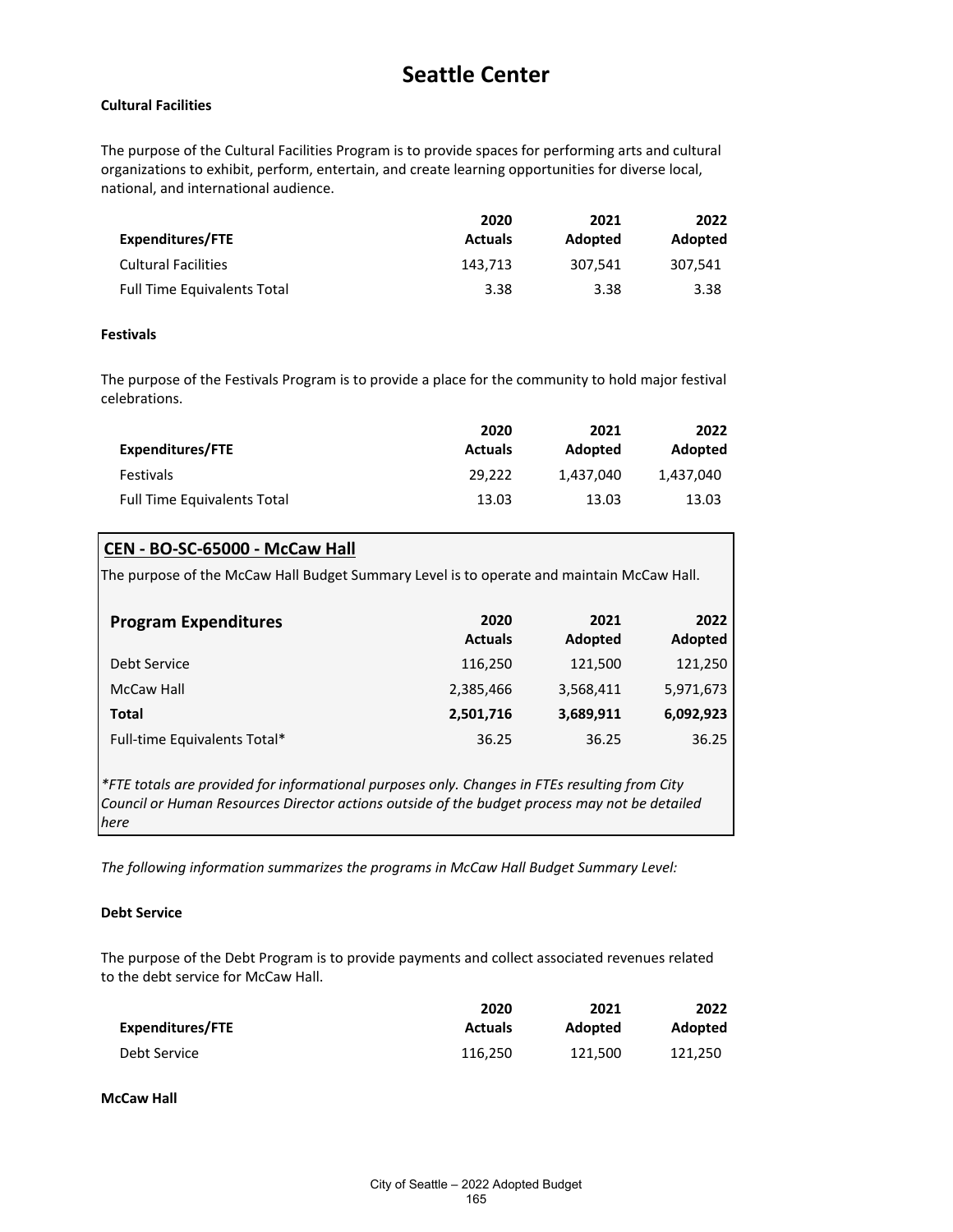The purpose of the McCaw Hall Program is to operate and maintain McCaw Hall.

|                                    | 2020           | 2021           | 2022      |
|------------------------------------|----------------|----------------|-----------|
| Expenditures/FTE                   | <b>Actuals</b> | <b>Adopted</b> | Adopted   |
| McCaw Hall                         | 2,385,466      | 3.568.411      | 5.971.673 |
| <b>Full Time Equivalents Total</b> | 36.25          | 36.25          | 36.25     |

### **CEN - BO-SC-66000 - KeyArena**

The purpose of the KeyArena Budget Summary Level is to manage and operate the KeyArena. Included in this category are all operations related to sports teams playing in the arena, along with concerts, family shows, and private meetings.

| <b>Program Expenditures</b>                                                                                                                                                                    | 2020<br><b>Actuals</b>   | 2021<br><b>Adopted</b>   | 2022<br>Adopted |
|------------------------------------------------------------------------------------------------------------------------------------------------------------------------------------------------|--------------------------|--------------------------|-----------------|
| KeyArena                                                                                                                                                                                       | $\overline{\phantom{a}}$ |                          |                 |
| <b>Total</b>                                                                                                                                                                                   | $\,$                     | $\overline{\phantom{0}}$ |                 |
| *FTE totals are provided for informational purposes only. Changes in FTEs resulting from City<br>Council or Human Resources Director actions outside of the budget process may not be detailed |                          |                          |                 |

*here*

### **CEN - BO-SC-69000 - Leadership and Administration**

The purpose of the Leadership & Administration Budget Summary Level is to provide executive, community, financial, human resource, technology and business support to the department.

| <b>Program Expenditures</b>        | 2020<br><b>Actuals</b> | 2021<br>Adopted | 2022<br>Adopted |
|------------------------------------|------------------------|-----------------|-----------------|
| <b>CIP Indirect Costs</b>          | 203,575                |                 |                 |
| Citywide Indirect Costs            | 2,207,114              | 3,362,614       | 3,782,460       |
| <b>Departmental Indirect Costs</b> | 5,775,111              | 4,361,667       | 7,032,139       |
| <b>Divisional Indirect</b>         | 503,511                | 1,807,481       | (1, 137, 063)   |
| <b>Employee Benefits</b>           | 1,513,921              | 4,964,908       | (5, 214, 812)   |
| Indirect Cost Recovery Offset      | (936, 138)             | (5,880,822)     | 4,580,822       |
| <b>Total</b>                       | 9,267,094              | 8,615,847       | 9,043,546       |
| Full-time Equivalents Total*       |                        | (3.80)          |                 |

*\*FTE totals are provided for informational purposes only. Changes in FTEs resulting from City Council or Human Resources Director actions outside of the budget process may not be detailed here*

*The following information summarizes the programs in Leadership and Administration Budget Summary Level:*

**CIP Indirect Costs**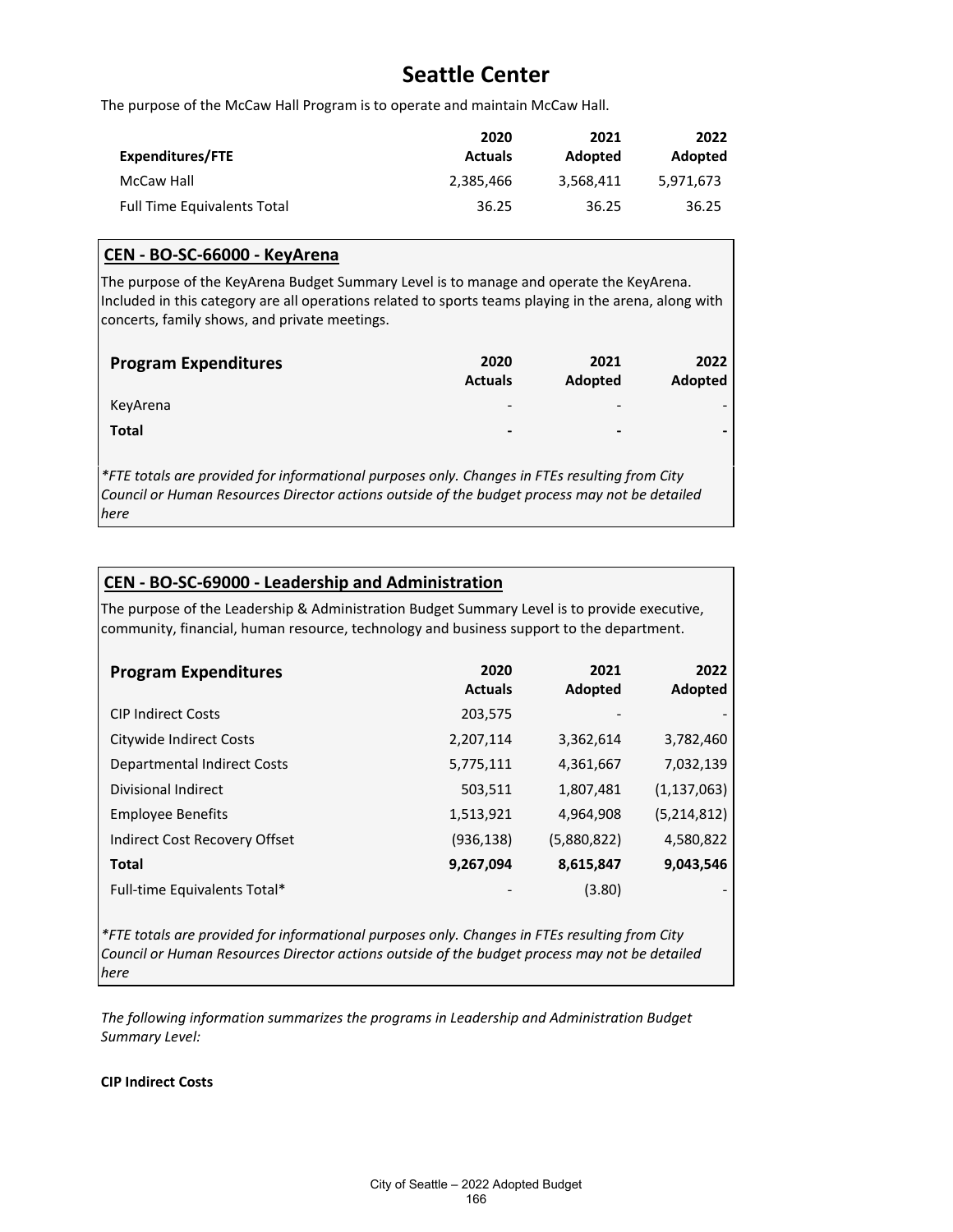The purpose of the CIP Indirect Costs Program is to provide the management, oversight and support of Seattle Center's Capital Improvement Program.

|                           | 2020           | 2021    | 2022    |
|---------------------------|----------------|---------|---------|
| Expenditures/FTE          | <b>Actuals</b> | Adopted | Adopted |
| <b>CIP Indirect Costs</b> | 203.575        | -       | -       |

#### **Citywide Indirect Costs**

The purpose of the Citywide Indirect Costs program is to fund internal services costs originating from outside of the department such as allocated costs from the Department of Finance and Administrative Services and Seattle Information Technology Department

|                         | 2020           | 2021      | 2022           |
|-------------------------|----------------|-----------|----------------|
| Expenditures/FTE        | <b>Actuals</b> | Adopted   | <b>Adopted</b> |
| Citywide Indirect Costs | 2.207.114      | 3.362.614 | 3.782.460      |

#### **Departmental Indirect Costs**

The purpose of the Departmental Indirect Costs program is to fund costs associated with management of the department. This includes financial, human resource, technology, and business support necessary to provide effective delivery of the Department's services.

|                                    | 2020           | 2021      | 2022                     |
|------------------------------------|----------------|-----------|--------------------------|
| Expenditures/FTE                   | <b>Actuals</b> | Adopted   | Adopted                  |
| Departmental Indirect Costs        | 5.775.111      | 4.361.667 | 7.032.139                |
| <b>Full Time Equivalents Total</b> | -              | (3.80)    | $\overline{\phantom{0}}$ |

#### **Divisional Indirect**

The purpose of the Divisional Indirect Costs Indirect program is to fund administrative costs generated by sub-departmental units, including the management and oversight of Seattle Center's maintenance operations which span multiple work units and budget programs.

|                     | 2020           | 2021      | 2022          |
|---------------------|----------------|-----------|---------------|
| Expenditures/FTE    | <b>Actuals</b> | Adopted   | Adopted       |
| Divisional Indirect | 503.511        | 1.807.481 | (1, 137, 063) |

### **Employee Benefits**

The purpose of the Employee Benefits program is to fund salary and benefit costs associated with city provided leave benefits such as holiday pay, sick time, vacation time, executive leave or other leave benefits, including termination payouts for vacation and sick leave, health and dental insurance, workers compensation, and unemployment insurance contributions.

|                   | 2020           | 2021      | 2022           |
|-------------------|----------------|-----------|----------------|
| Expenditures/FTE  | <b>Actuals</b> | Adopted   | <b>Adopted</b> |
| Employee Benefits | 1.513.921      | 4.964.908 | (5,214,812)    |

### **Indirect Cost Recovery Offset**